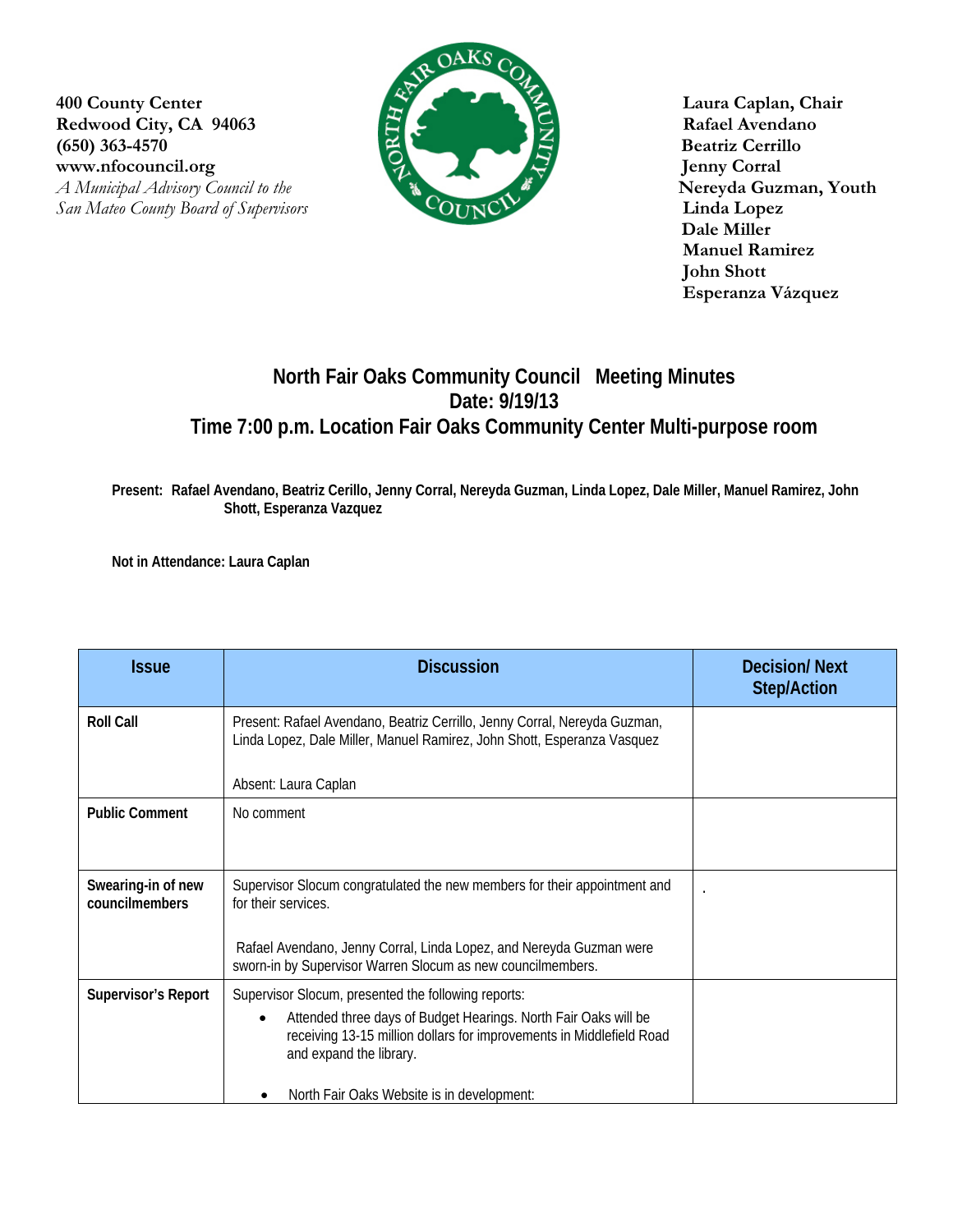| <b>Issue</b> | <b>Discussion</b>                                                                                                                                                                                                                                                                                                                                                                                                                                                                                                                                                                                                                                                                                                                                                                                                                                                                                                                                                                                                                                                                                                                                                                                                                                                                                                                                                                                                                                                                                                                                                                                                                                                                                                                                                                                                                                                                                                                                                                                                                                                                                                                                                                                                                                                                                                                                                                                                                                                                                                                                                                                                                                                                                                                                                                                                                                                                                                                                                                                                                               | <b>Decision/Next</b><br><b>Step/Action</b> |
|--------------|-------------------------------------------------------------------------------------------------------------------------------------------------------------------------------------------------------------------------------------------------------------------------------------------------------------------------------------------------------------------------------------------------------------------------------------------------------------------------------------------------------------------------------------------------------------------------------------------------------------------------------------------------------------------------------------------------------------------------------------------------------------------------------------------------------------------------------------------------------------------------------------------------------------------------------------------------------------------------------------------------------------------------------------------------------------------------------------------------------------------------------------------------------------------------------------------------------------------------------------------------------------------------------------------------------------------------------------------------------------------------------------------------------------------------------------------------------------------------------------------------------------------------------------------------------------------------------------------------------------------------------------------------------------------------------------------------------------------------------------------------------------------------------------------------------------------------------------------------------------------------------------------------------------------------------------------------------------------------------------------------------------------------------------------------------------------------------------------------------------------------------------------------------------------------------------------------------------------------------------------------------------------------------------------------------------------------------------------------------------------------------------------------------------------------------------------------------------------------------------------------------------------------------------------------------------------------------------------------------------------------------------------------------------------------------------------------------------------------------------------------------------------------------------------------------------------------------------------------------------------------------------------------------------------------------------------------------------------------------------------------------------------------------------------------|--------------------------------------------|
|              | San Mateo County Launches SMC Performance, which gives<br>٠<br>residents the power to track government performance online.<br>September 11, the Planning Commission voted to rezoned the<br>$\bullet$<br>property on 3812 Fair Oaks Ave. The commission voted three to two<br>to rezone the parcel back to R-1.<br>The Supervisor's office talked with Gretchen, San Carlos Airport,<br>regarding their meeting with Surf Air yesterday and informed the<br>office that the representatives are willing to work with the airport to<br>figure out a way to reduce the noise. A meeting will be held in the<br>next couple of weeks to discuss the matter further.<br>The Supervisor will be meeting with parents on September 27th to<br>look into improvements to the Fair Oaks Elementary Soccer Field.<br>Fair Oaks Beautification Association will have a celebration for the<br>$\bullet$<br>opening of their new park this coming Saturday at 3 p.m.<br>A community potluck is in the works and hopefully provide more<br>$\bullet$<br>information.<br>Update on 636 Oakside Ave fire: The owner have come in to apply for<br>the permits to repair the fire damaged building, and will be in the plan<br>review process for a few weeks going through all the required<br>departments.<br>The South County Clinic has their official name, which will be<br>$\bullet$<br>announced at the next Board of Supervisors meeting. The name is<br>called Fair Oaks Health Center. The Clinic is scheduled to open on<br>December 1,2013 for patient and open to the public in late January.<br>Assemblyman and Supervisor Slocum have created Connect 13,<br>٠<br>which is a conference about keeping government relevant, engaging<br>communities and delivering information and services with today's<br>online tools. The event will be on October 23 from 7:30 a.m.-3:30 p.m.<br>at YouTube HQ<br>Supervisor Slocum will be taking office hours on the road again and<br>will be hosting them at the Fair Oaks Elementary School on<br>September 24th from 9:30 a.m. to 10:30 a.m.<br>Supervisor Slocum will be hosting a North Fair Oaks Business Dinner<br>on Wednesday September 26th. Sheriff Greg Munks will also be<br>present at the dinner to talk about issues that have been affecting the<br>businesses and gather them together to come up with ideas and<br>solutions to the needs of the community. More than 40 business<br>owners have RSVP for the event.<br>The North Fair Oaks Workgroup held a meeting last month to hear<br>about Illegal Dumping. The Supervisor thanked the County Manager's<br>Office and specially the Green Team for working on this Project. They<br>will be making a presentation to the Council about their research and<br>findings will be presented at the Study Session next Thursday.<br>District lines committee meeting: committee with hearing public<br>comment, studying current and potential boundaries and<br>recommending possible adjustments. The last district lines meeting |                                            |
|              | will be at the San Mateo College Choral Room 1700 W Hillsdale                                                                                                                                                                                                                                                                                                                                                                                                                                                                                                                                                                                                                                                                                                                                                                                                                                                                                                                                                                                                                                                                                                                                                                                                                                                                                                                                                                                                                                                                                                                                                                                                                                                                                                                                                                                                                                                                                                                                                                                                                                                                                                                                                                                                                                                                                                                                                                                                                                                                                                                                                                                                                                                                                                                                                                                                                                                                                                                                                                                   |                                            |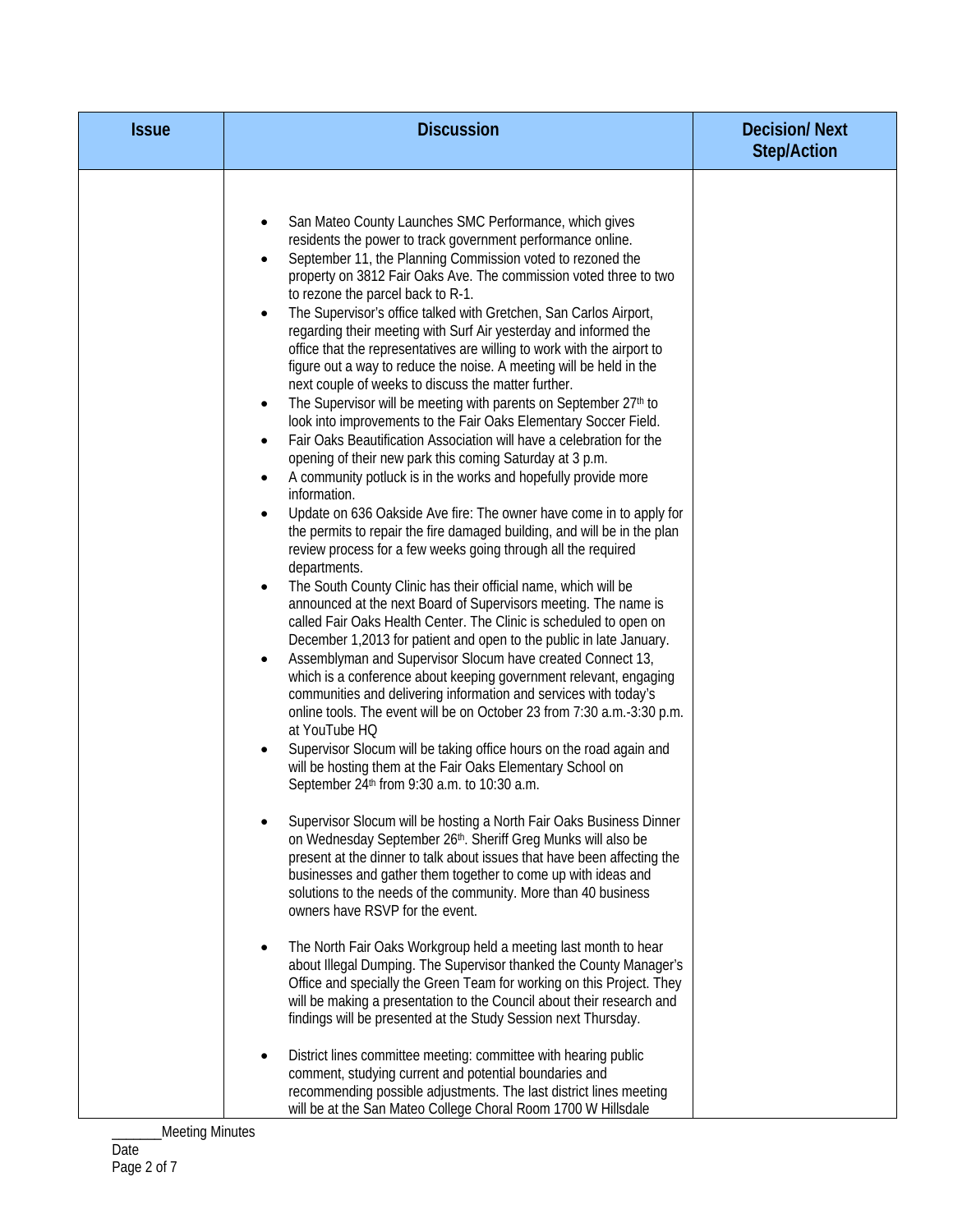| <b>Issue</b>               | <b>Discussion</b>                                                                                                                                                                                                                                                                                                                                                                                                                                                                                                                                                                                                                                                                                                                                                                                                                                                                               | <b>Decision/Next</b><br><b>Step/Action</b> |
|----------------------------|-------------------------------------------------------------------------------------------------------------------------------------------------------------------------------------------------------------------------------------------------------------------------------------------------------------------------------------------------------------------------------------------------------------------------------------------------------------------------------------------------------------------------------------------------------------------------------------------------------------------------------------------------------------------------------------------------------------------------------------------------------------------------------------------------------------------------------------------------------------------------------------------------|--------------------------------------------|
|                            | Blvd., San Mateo Building 2, Room 110 September 24, 2013 from<br>6:30 p.m. to 8:30 p.m. The committee will be taking a vote for their<br>recommendation to the Board of Supervisors.                                                                                                                                                                                                                                                                                                                                                                                                                                                                                                                                                                                                                                                                                                            |                                            |
|                            | Poet Laureate Committee has selected five finalists to determine who<br>will become San Mateo County's first Poet Laureate. Finalists will be<br>interviewed next Monday and the committee will select the winner.<br>We will announce the winner at the October 8th Board of Supervisor<br>Meeting. There will be celebration reception on November 13th at the<br>San Mateo Main Library and will be open to the public and you are all<br>invited. More information will be provided later on.                                                                                                                                                                                                                                                                                                                                                                                               |                                            |
|                            | Assemblyman Rich Gordon and Senator Jerry Hill will be co-hosting a<br>discussion aimed at providing information on the Affordable Care Act<br>and California's new health insurance marketplace, known as<br>Covered California. The event will be an opportunity for folks to learn<br>about new coverage options, available subsidies, and how to enroll in<br>health coverage. As you know, under the Affordable Care Act, most<br>Californians are required to have some form of health coverage. In<br>just under a month the State will begin pre-enrolling individuals<br>through Covered California, and it is critical as many people as<br>possible are aware of their new health care options. The event will<br>take place on Saturday October 5th from 10:00 a.m. to 12:00 p.m. at<br>the Mountain View City Hall, Council Chambers 500 Castro street<br>Mountain View, CA 94039. |                                            |
|                            | Lastly Latinos in Information Sciences and Technology Association,<br>which is an organization whose mission is to educate, motivate and<br>encourage the use of technology for the empowerment of the Latino<br>community in order to conquer the digital divide is hosting their 1st<br>annual training conference. This LISTA Conference will create<br>forums, which will address California's largest problems and issues<br>such as Cyber Security, Purchasing, and entrepreneurial<br>development. The conference will begin at 8a.m. at it will be located<br>at nestGSV Inc., 425 Broadway Street, Redwood City, CA 94063.                                                                                                                                                                                                                                                             |                                            |
| Council Members'<br>Report | Councilmember Vasquez announced that if anyone is interested in joining the<br>North Fair Oaks Festival Committee or to be an advisor, to please stop by the<br>substation.                                                                                                                                                                                                                                                                                                                                                                                                                                                                                                                                                                                                                                                                                                                     |                                            |
|                            | Youth member Guzman reported that the North Fair Oaks Youth Initiative had a<br>total of 100 applicants and had there orientation last Saturday. This upcoming<br>Saturday will be exploring around North Fair Oaks and work on a new mini-<br>project.                                                                                                                                                                                                                                                                                                                                                                                                                                                                                                                                                                                                                                         |                                            |
|                            | Councilmember Ramirez reported that the Latino Council along with Redwood<br>City presented 10 IPads that will be distributed at Redwood City library.                                                                                                                                                                                                                                                                                                                                                                                                                                                                                                                                                                                                                                                                                                                                          |                                            |
|                            | Councilmember Avendano reported that a crosswalk was installed on<br>Marlborough and Buckingham. He would like to thank Supervisor Slocum for                                                                                                                                                                                                                                                                                                                                                                                                                                                                                                                                                                                                                                                                                                                                                   |                                            |

\_\_\_Meeting Minutes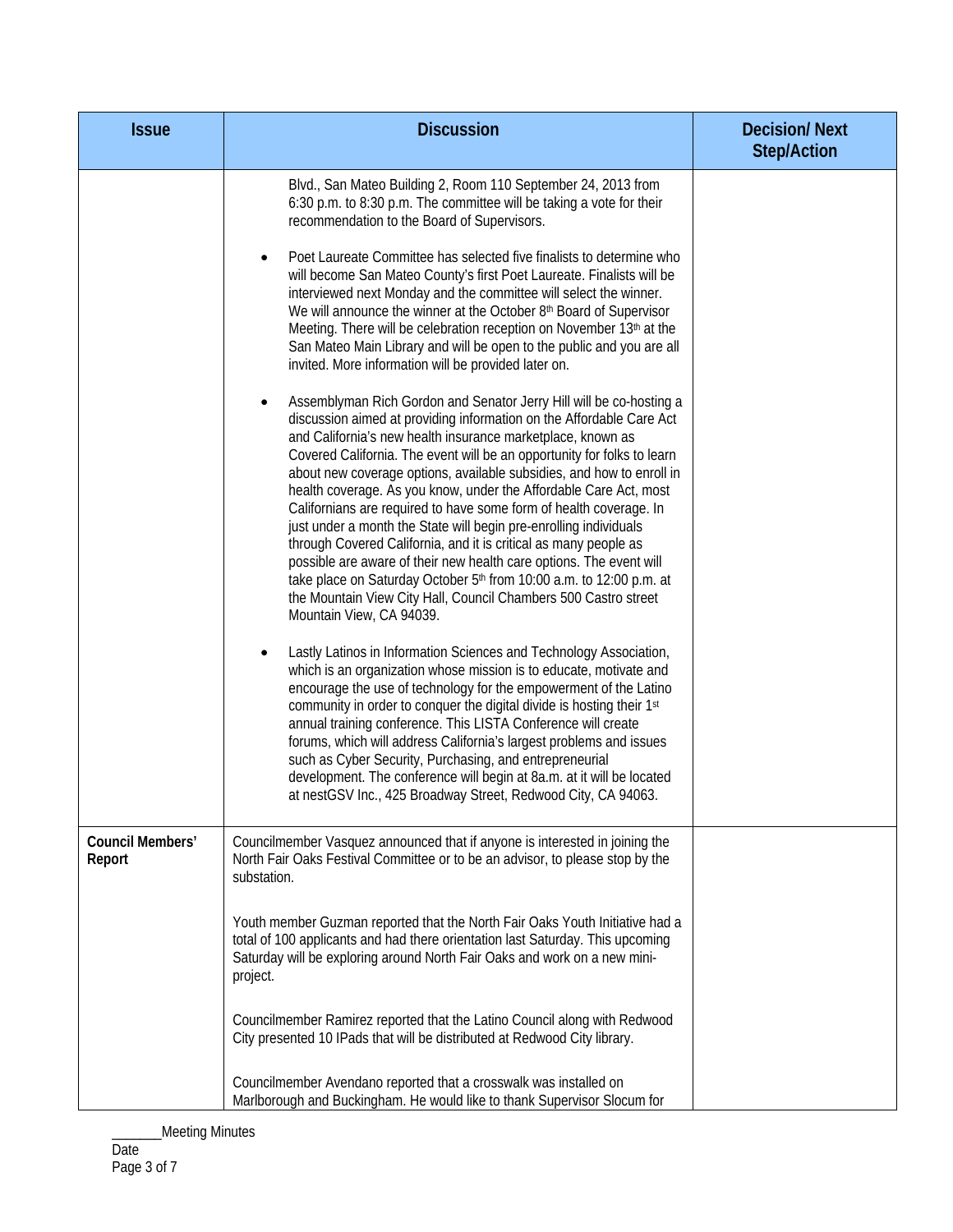| <b>Issue</b>            | <b>Discussion</b>                                                                                                                                                                                                                                                                                                                                                                                                                                                                                                                                                                                                                                                                      | <b>Decision/Next</b><br><b>Step/Action</b>                    |
|-------------------------|----------------------------------------------------------------------------------------------------------------------------------------------------------------------------------------------------------------------------------------------------------------------------------------------------------------------------------------------------------------------------------------------------------------------------------------------------------------------------------------------------------------------------------------------------------------------------------------------------------------------------------------------------------------------------------------|---------------------------------------------------------------|
|                         | helping with the process.                                                                                                                                                                                                                                                                                                                                                                                                                                                                                                                                                                                                                                                              |                                                               |
| <b>Sheriff's Report</b> | Lt. Reid reported the following:<br>The North Fair Oaks Festival was a success with a huge turnout.<br>For the month of August the deputies issued 113 street cleaning tickets<br>Business License for TCM Spa on 5 <sup>th</sup> Ave was revoke and no longer<br>will be doing business in San Mateo County.<br>For the month of August, there were 65 arrest, 48 misdeameanor, 15<br>felony, two infraction arrest.<br>Last week for the gang task force before they go into maintenance and<br>seven arrests in Redwood City.<br>August 25th is the North Fair Oaks Community Festival.<br>Councilmember Lopez asked what is the statistics on newly created<br>neighborhood watch? | Lt. Reid work with Irving to bring<br>the Community Policing. |
|                         | Councilmember Lopez also asked what is the level of felony for the arrest?<br>Lt. Reid responded that he doesn't know but will gather the information for the<br>next meeting.                                                                                                                                                                                                                                                                                                                                                                                                                                                                                                         |                                                               |
| Code enforcement        | Ana Santiago, Planning and Building, reported the following information:<br>2012-2013 Citation and administrative fines. Most of cases have been closed.<br>Shorter time for turn over. 3101 is a 1,800 dollars fine and recorded and<br>complain with the property. Two code enforcement officers that speak Spanish.<br>Hopefully getting more help. Complaint driven entity. Please give her a call and<br>let her know what your concerns. Ana stated that she can only enforce the<br>public right-of-way.                                                                                                                                                                        |                                                               |
|                         | Councilmember Ramirez stated that there has been a complaint about the<br>house that has the house truck.<br>Environmental Health did an inspection and haven't heard that they are back to<br>selling and has an open case for the hot the truck.<br>Councilmember Lopez asked if the report can provide more information. Ana                                                                                                                                                                                                                                                                                                                                                        |                                                               |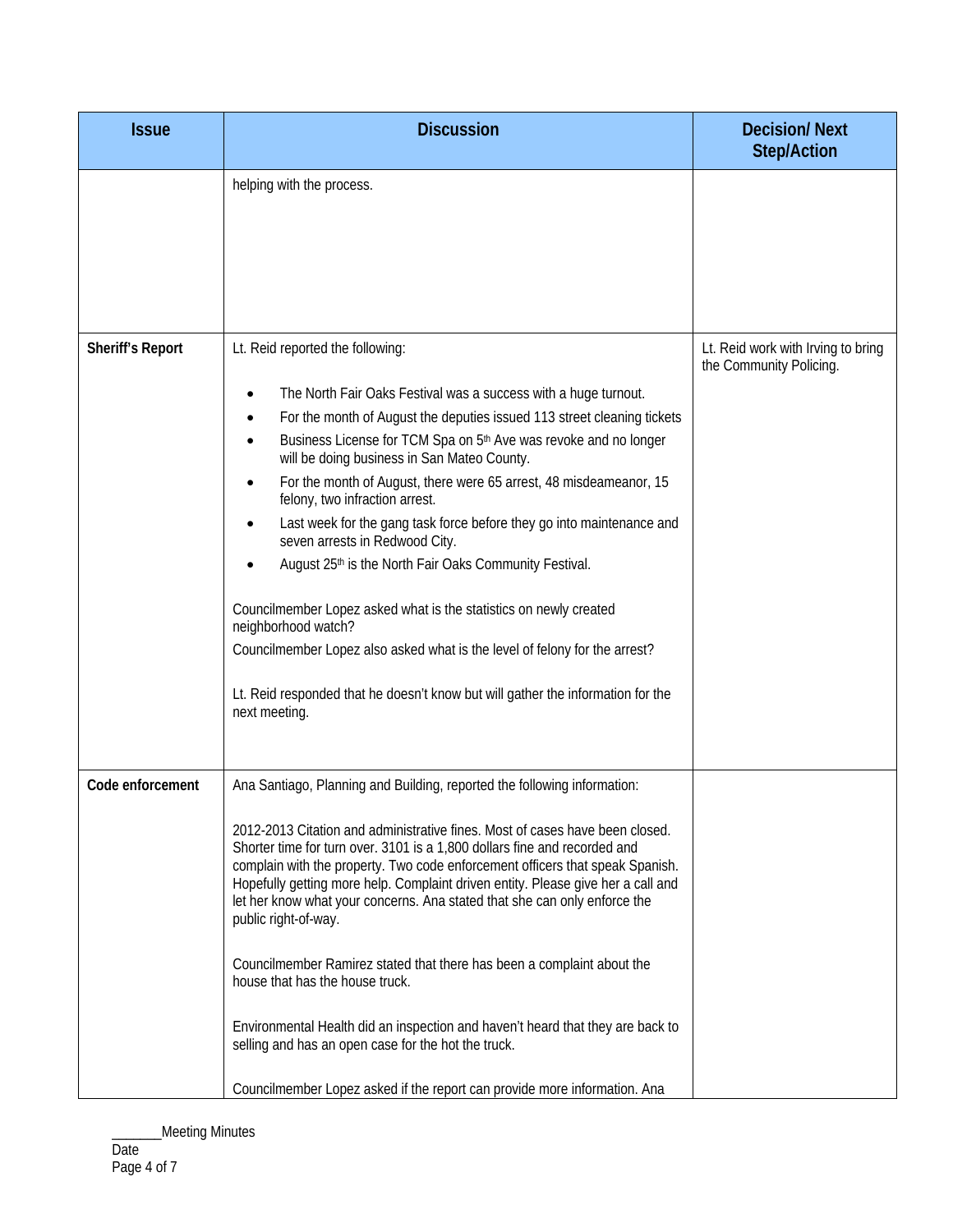| <b>Issue</b>                                 | <b>Discussion</b>                                                                                                                                                                                                                                                                                                                                                                                                                                                                                                                                              | <b>Decision/Next</b><br><b>Step/Action</b> |
|----------------------------------------------|----------------------------------------------------------------------------------------------------------------------------------------------------------------------------------------------------------------------------------------------------------------------------------------------------------------------------------------------------------------------------------------------------------------------------------------------------------------------------------------------------------------------------------------------------------------|--------------------------------------------|
|                                              | said that she will provide more information next time.                                                                                                                                                                                                                                                                                                                                                                                                                                                                                                         |                                            |
|                                              | Councilmember Ramirez asked about the Status of Junk King General.                                                                                                                                                                                                                                                                                                                                                                                                                                                                                             |                                            |
|                                              | Ana stated that Junk King General has been fined 34,000 dollar and she is<br>currently working with County Counsel on the matter.                                                                                                                                                                                                                                                                                                                                                                                                                              |                                            |
| North Fair Oaks<br>garbage rates<br>increase | Joe La Mariana, Public Works, provided an overview of the garbage rates<br>increase.                                                                                                                                                                                                                                                                                                                                                                                                                                                                           |                                            |
|                                              | Collection of garbage municipal contract and part of South Bay Waste<br>Management Authority based in San Carlos. Two contractor hire by the county:<br>Recology                                                                                                                                                                                                                                                                                                                                                                                               |                                            |
|                                              | 64 cart gallon blue cart, 96 gallon for organic material and most recently food<br>waste. Bulky item service collection. Household Hazard waste door-to-door and<br>the material aren't allow in the landfill.                                                                                                                                                                                                                                                                                                                                                 |                                            |
|                                              | Cost of the program are in the garbage rates.                                                                                                                                                                                                                                                                                                                                                                                                                                                                                                                  |                                            |
|                                              | Early 1980s and recently change and allow elected officials. Supervisor Slocum<br>is now a committee member.                                                                                                                                                                                                                                                                                                                                                                                                                                                   |                                            |
|                                              | Program is full cost recovery. Every projected the cost is now each year. Lillian<br>Clark and Joe take the information from the contractors and multi-step vetting<br>process. A series of public meetings are also held. October 22nd to set the<br>public hearing for the meeting in December. Send a mailer property in North<br>Fair Oaks what they doing and why they are recommending the pricing.<br>December 10 <sup>th</sup> hold a public hearing and voted on to conduct the services.<br>Recommended a 4.2 rate increase due to a rolling effect. |                                            |
|                                              | Councilmember Shott asked if there are any sort metric indicates how well that<br>is happening?                                                                                                                                                                                                                                                                                                                                                                                                                                                                |                                            |
|                                              | Joe La Mariana stated that they change the score keeping. Maximize deverting<br>materials and preserving the capacity of the land-fill.                                                                                                                                                                                                                                                                                                                                                                                                                        |                                            |
|                                              | Councilmember Avendano asked if Recology will be offering services for Illegal<br>Dumping?                                                                                                                                                                                                                                                                                                                                                                                                                                                                     |                                            |
|                                              | Joe said that if Illegal Dumping is in the public right-of-way immediately get a<br>hold of Recology and then dispatch a truck and crew. If it's hazardous materials<br>then it's a different protocol.                                                                                                                                                                                                                                                                                                                                                        |                                            |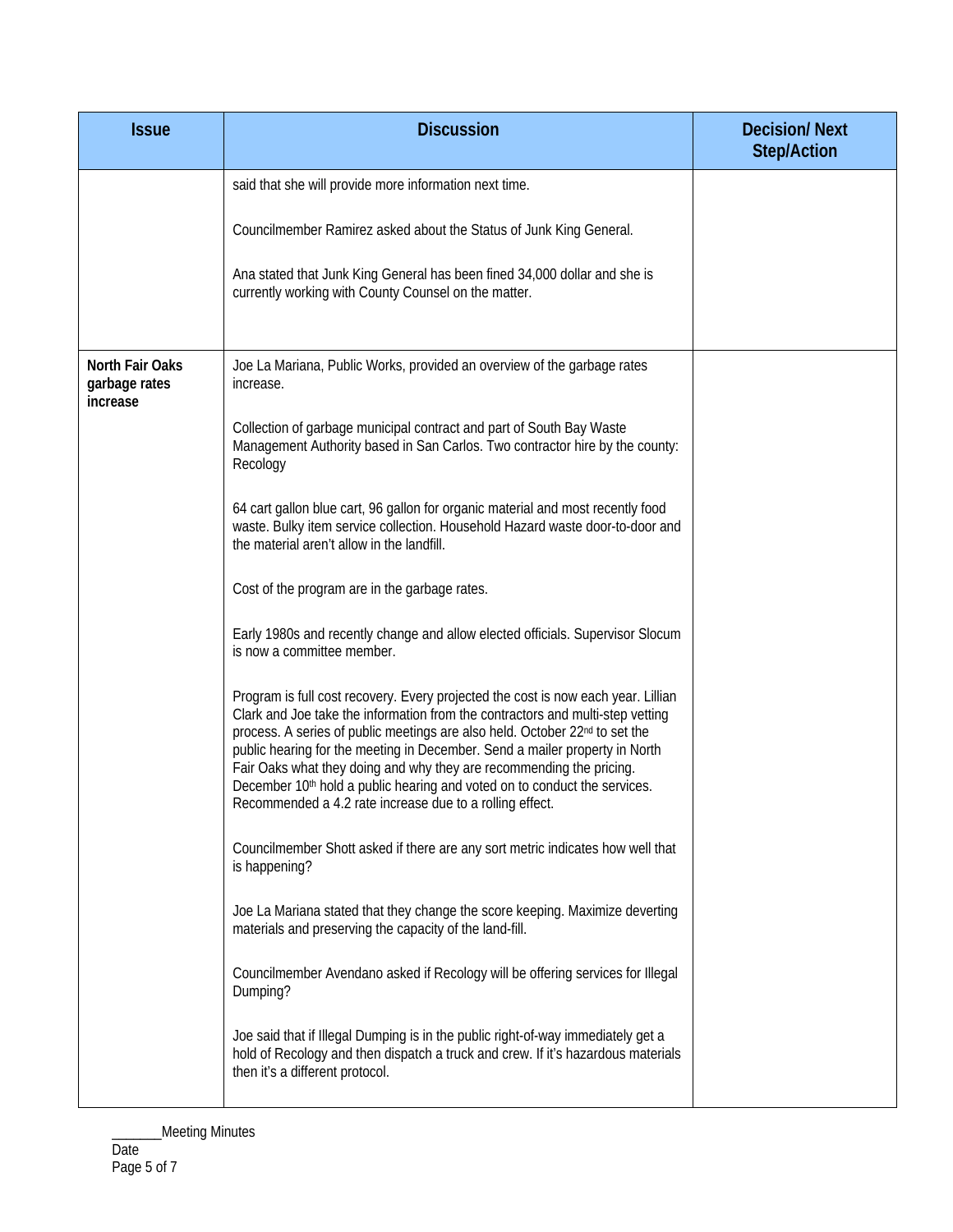| <b>Issue</b>                     | <b>Discussion</b>                                                                                                                                                                                                                                                                                                                                                         | <b>Decision/Next</b><br><b>Step/Action</b> |
|----------------------------------|---------------------------------------------------------------------------------------------------------------------------------------------------------------------------------------------------------------------------------------------------------------------------------------------------------------------------------------------------------------------------|--------------------------------------------|
|                                  | Councilmember Lopez asked if North Fair Oaks making a lot of calls?                                                                                                                                                                                                                                                                                                       |                                            |
|                                  | Joe said that they are.<br>Councilmember Lopez would also asked if any of the services changed?                                                                                                                                                                                                                                                                           |                                            |
|                                  | Joe said that whatever it's written into the contract. A discussion could be made<br>after the contract expires.                                                                                                                                                                                                                                                          |                                            |
|                                  | Council members Ramirez mentioned that North Fair Oaks has a lot of renters<br>in the area.                                                                                                                                                                                                                                                                               |                                            |
|                                  | Lillian Clark, Public Works, stated that they would begin a discussion with<br>Recology to look into providing the same services to renters.                                                                                                                                                                                                                              |                                            |
|                                  | Supervisor Slocum mentioned that RecycleWorks could with the property<br>owners to set up a program in which there would be a drop off at the properties.                                                                                                                                                                                                                 |                                            |
| CSA-8 overview and<br>next steps | Martha Poyatos, Local Agency Formation Commission, provided an overview of<br>County Service Area-8:                                                                                                                                                                                                                                                                      |                                            |
|                                  | Prop.13 (Article13A) limited property tax to 1% of assessed value resulting in<br>cities and district getting proportional share of 1 percent based on tax levied<br>before prop.13. From there the revenue generated goes to Fire Protection and<br>solid waste in the North Fair Oaks Area. From there Prop. 13 drew bold line<br>between Enterprise v. Non-enterprise. |                                            |
|                                  | CSA 8 and Authorized Powers includes: enhanced law enforcement, fire<br>protection, EMS and ambulance, parks and recreation, solid Waste/Garbage,<br>Graffiti and weed abatement.                                                                                                                                                                                         |                                            |
|                                  | <b>LAFCO Activation Process</b>                                                                                                                                                                                                                                                                                                                                           |                                            |
|                                  | • Board of Supervisors adopts resolution of application/plan for service/5 year<br>budget                                                                                                                                                                                                                                                                                 |                                            |
|                                  | • LAFCO Public Hearing.                                                                                                                                                                                                                                                                                                                                                   |                                            |
|                                  | If approved by LAFCO, Notice public protest hearing at which if less<br>than 25% protest finalize approval, 25% to 50% requires election,<br>50% or more terminate application                                                                                                                                                                                            |                                            |
|                                  | Supervisor Slocum has requested to the council that a subcommittee should be<br>formed to look at the rules and regulation coming up with recommendation on a<br>possible service that the funds could be used.                                                                                                                                                           |                                            |
|                                  | Councilmember Lopez would like to know what the county can provide for the                                                                                                                                                                                                                                                                                                |                                            |

\_\_\_Meeting Minutes